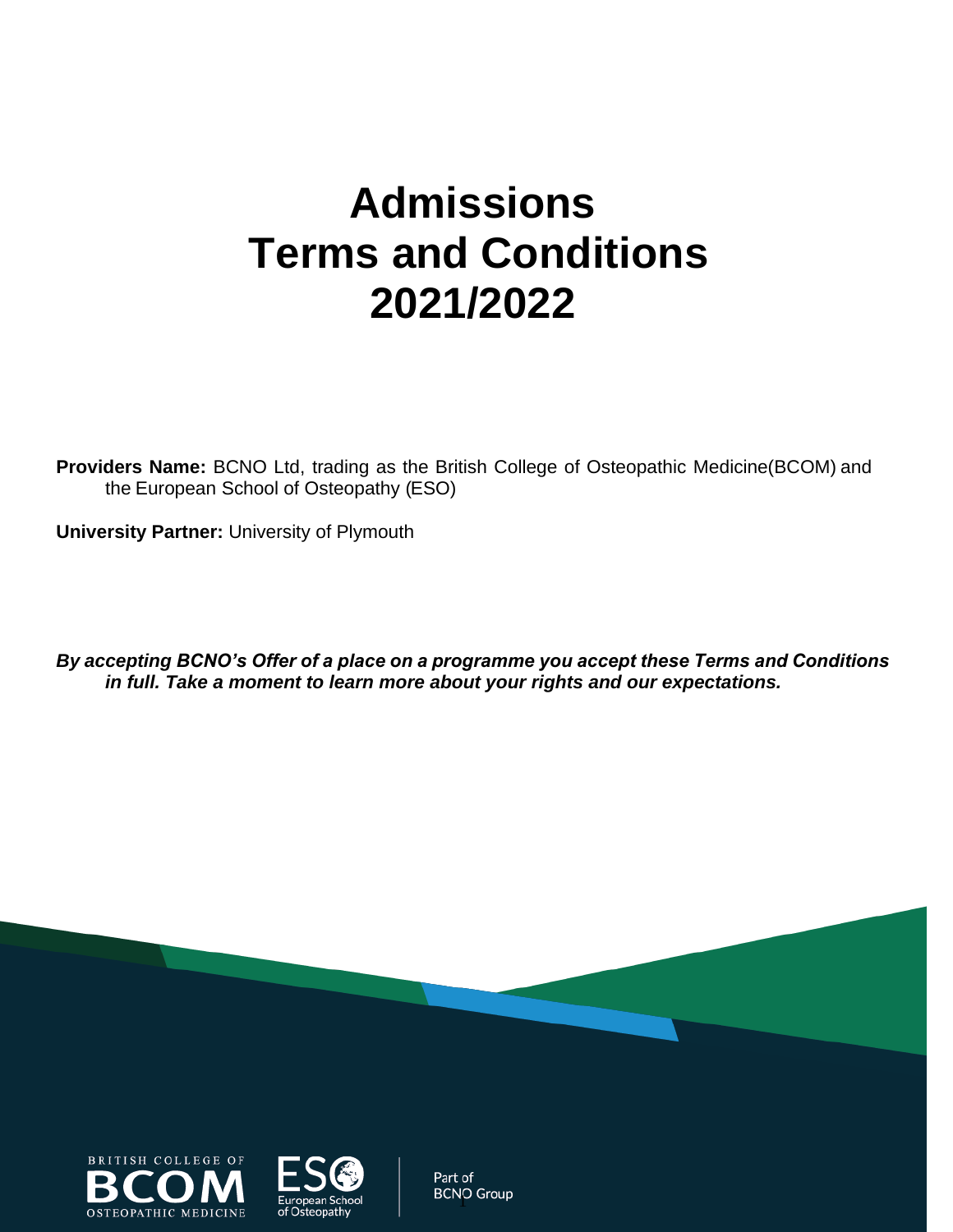#### **Contents**

| 1                | Introduction                                    | 3              |
|------------------|-------------------------------------------------|----------------|
| $\boldsymbol{2}$ | Your Programme of Study                         | $\overline{4}$ |
| 3                | <b>Conditions of Registration and Admission</b> | 4              |
| 4                | Policies, Procedures and Regulations            | 5              |
| 5                | <b>Fees and Additional Costs</b>                | $\,6$          |
| 6                | Right of Cancellation and Refund                | $\overline{7}$ |
| 7                | Our Obligation to You                           | $\overline{7}$ |
| 8                | Your Obligation to us                           | 8              |
| 9                | <b>Appeals and Complaints</b>                   | $9\,$          |
| 10               | Termination of your Student Registration        | 9              |
| 11               | Changes to your Student Registration            | 10             |
| 12               | Suspension of your Study                        | 10             |
| 13               | Changes to your programme                       | 11             |
| 14               | Liability                                       | 11             |
| 15               | Data Protection                                 | 12             |
| 16               | Immigration                                     | 12             |
| 17               | <b>Intellectual Property</b>                    | 13             |
| 18               | General                                         | 13             |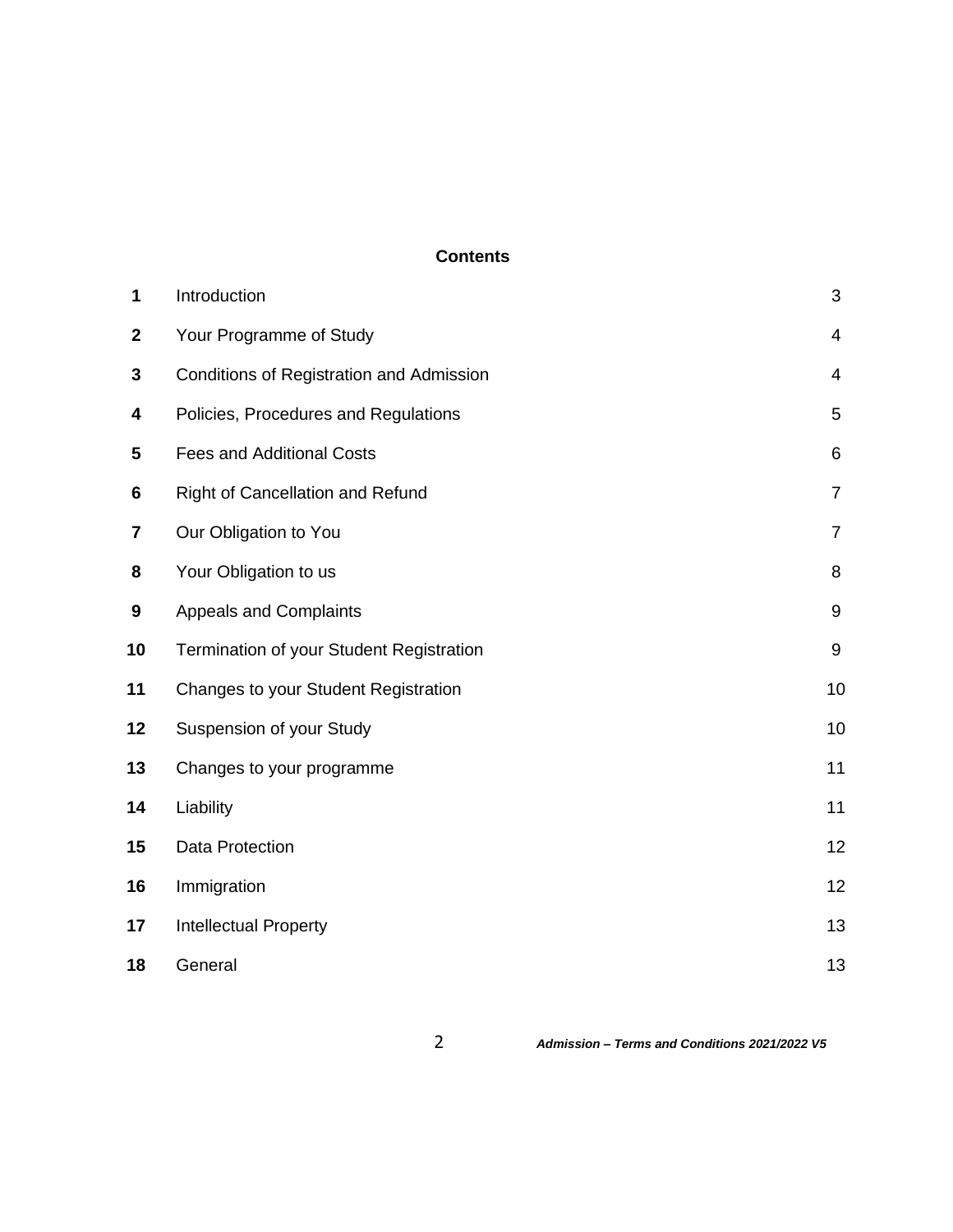## **1. Introduction**

- 1.1 The BCNO Group was established in 2021 following the merger of the British College of Osteopathic Medicine (BCOM) and the European School of Osteopathy (ESO). We still trade as the ESO or BCOM, and therefore you will receive communication from whichever institution you applied to.
- 1.2 These Terms and Conditions represent an agreement between BCNO Group ('the Institution', 'BCNO', 'BCOM'. 'ESO', or 'we') and you, a student (whether prospective or current) on a programme of study at BCNO ('you').
- 1.3 We are a registered company (Company No. 00562119), and an exempt charity under the Charities Act 2011.
- 1.4 As a student of BCNO, we want to be clear about the terms and conditions under which you will study with us from the time at which you accept a conditional or unconditional offer for a programme of study. You will receive offers from either ESO or BCOM, depending on which institution you applied to but the terms and conditions are the same irrespective of place of study.
- 1.5 BCNO is regulated by the Office for Students (Ofs) and is required to comply with the code of practice and academic quality standards maintained by the Quality Assurance Agency for Higher Education (QAA).
- 1.6 When you accept an offer of a place these Terms and Conditions shall take effect and you agree to be bound by and comply with these Terms and Conditions in addition to the following:
	- a) The BCNO regulations, policies and procedures including those of our validating body, the University of Plymouth.
	- b) Any additional agreement that is required as part of your Programme, as set out in your course documentation.
	- c) Other documents referred to in these Terms and Conditions.
- 1.7 You should therefore read this, and the other documents referred to carefully. They can be found on the BCNO Group's websites and intranet, and, unless otherwise agreed, the latest versions of these documents will apply.
- 1.8 In addition to this document, the following documents also form part of these Terms & Conditions, and you shall agree to observe them:
	- a) Your offer letter; and
	- b) The BCNO Course Fee Policy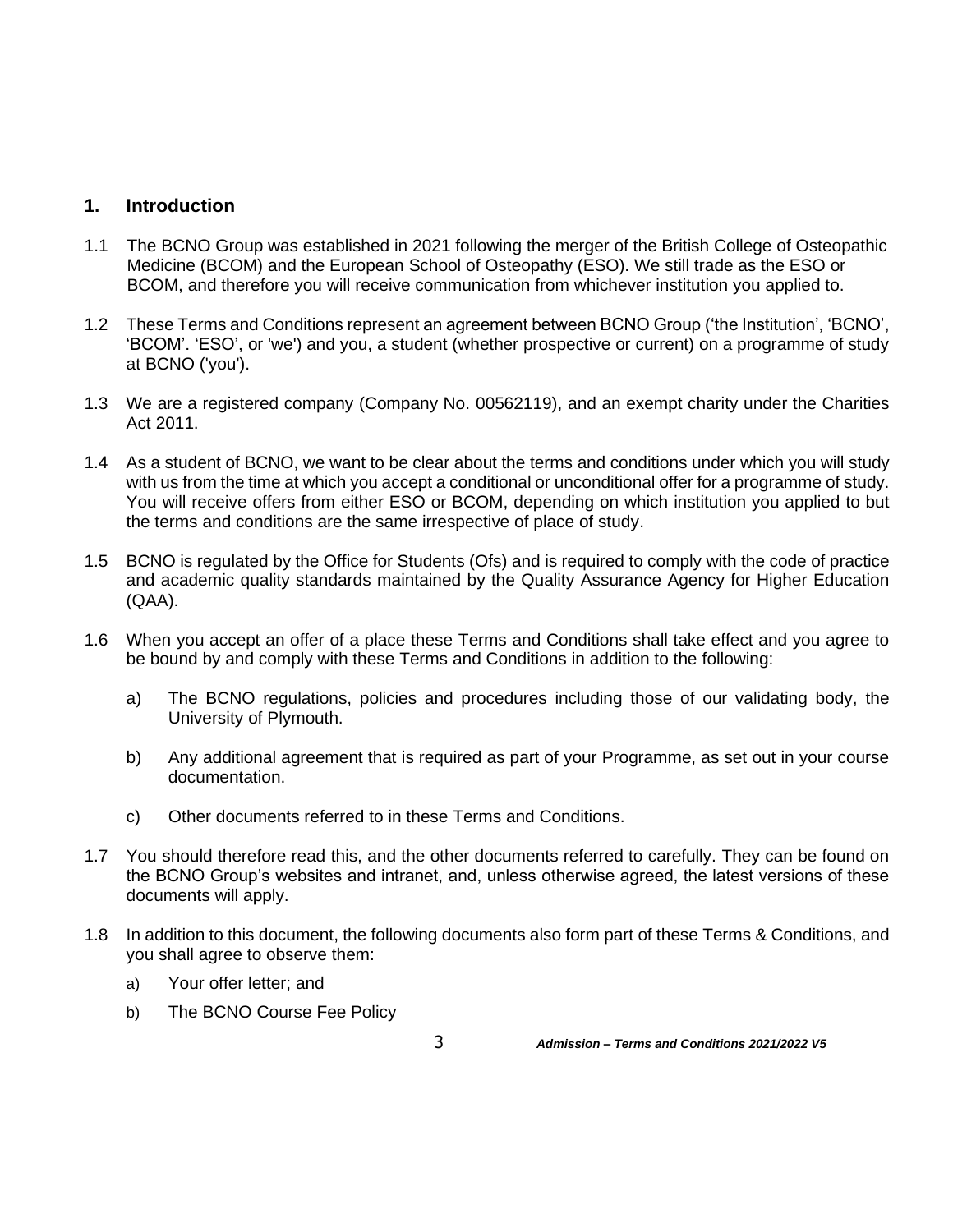- 1.9 If you have any questions about these Terms and Conditions or require them and/or associated documents in an alternative format, please contact Admissions at [admissions@eso.ac.uk](mailto:admissions@eso.ac.uk) (ESO applicant) or [admissions@bcom.ac.uk](mailto:admissions@bcom.ac.uk) ( BCOM applicant ) or by post
	- British College of Osteopathic Medicine (BCOM), **6** Netherhall Gardens, London NW3 5RR
	- European School of Osteopathy (ESO), Boxley House, The Street, Boxley, Kent ME14 3DZ

# **2.0 Your Programme of Study**

- 2.1 Following your registration, BCNO will, subject to these Terms & Conditions, provide you with a place on the programme set out in your offer letter ("the Programme").
- 2.2 BCNO will make reasonable efforts to deliver your Programme as described in the relevant printed or online prospectus for the academic year and as described in your course documentation.
- 2.3 BCNO may provide a number of elective or optional units as part of your Programme. BCNO cannot guarantee that all elective classes or optional units will be available to all students who may wish to take them.
- 2.4 BCNO will provide you with tuition and other teaching and learning support associated with your Programme with reasonable care and skill and shall further use reasonable endeavours to provide you with accurate and timely feedback on your academic work.

## **3.0 Conditions of Registration and Admission**

- 3.1 Before you accept an offer of a place at BCNO, you should check that the details in the offer are complete and accurate. If you have any queries, you should contact the BCNOs Admissions Office by email [admissions@eso.ac.uk](mailto:admissions@eso.ac.uk) or [admissions@bcom.ac.uk](mailto:admissions@bcom.ac.uk) ).
- 3.2 For students who receive their offer directly from BCNO, these Terms & Conditions take effect when you accept the BCNO's offer of admission in accordance with the terms of your offer letter.
- 3.3 For students who receive their offer through UCAS, these Terms & Conditions take effect when you accept your offer through UCAS.
- 3.4 You agree to accept an offer of a place made by BCNO by following the steps set out in your offer letter; you must do this by the date given to you by UCAS or, if you are not applying through UCAS, by the date set out in your offer letter.
- 3.5 When you accept an offer of a place you agree to comply with any conditions set out in the offer.
- 3.6 When you accept an unconditional offer of a place, or when you meet the conditions of your offer, you will be entitled to register with BCNO for the academic year set out in the offer.
- 3.7 BCNO is committed to providing an inclusive and accessible environment and strives to make reasonable adjustments to accommodate individual needs. Notification of disability early in the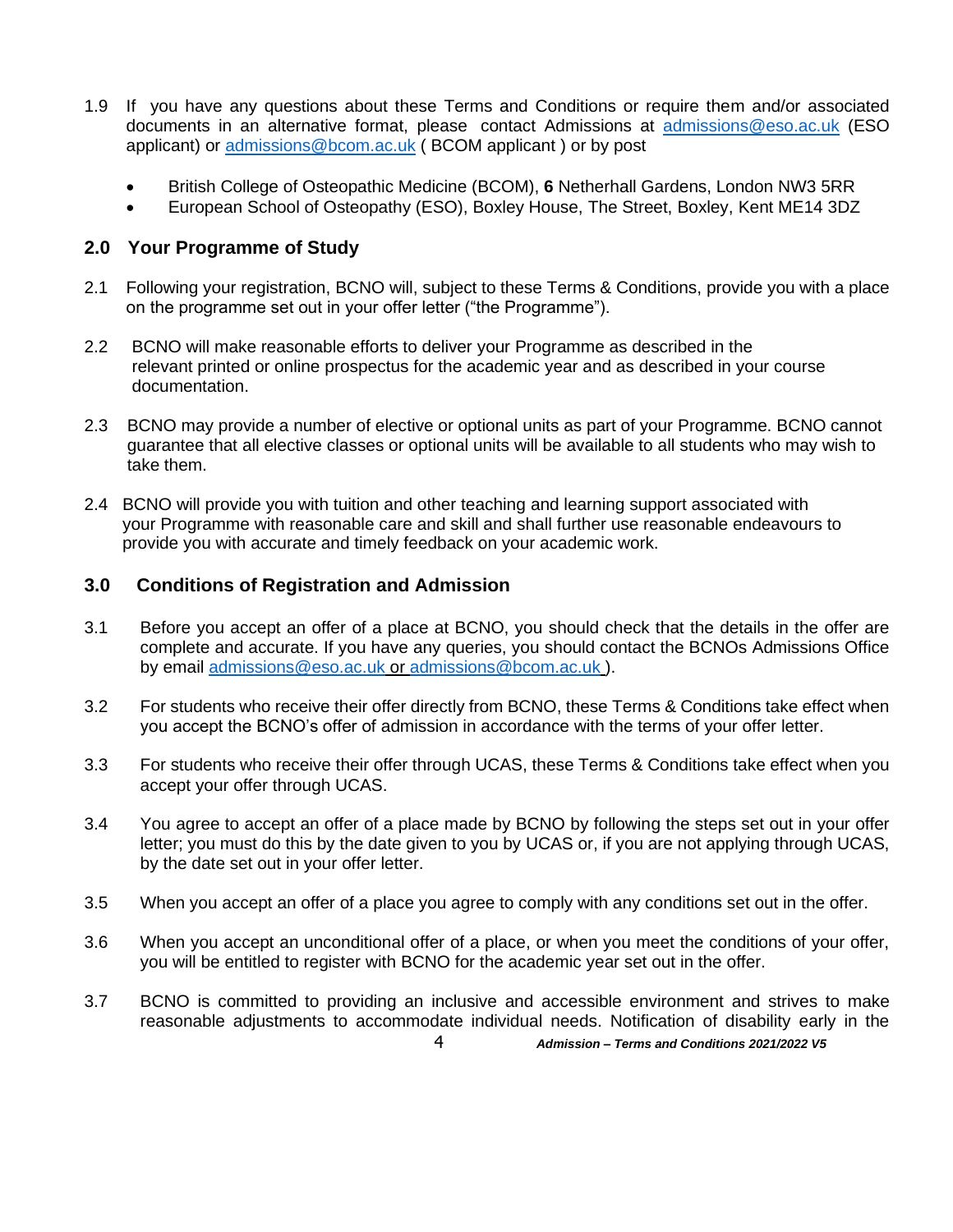recruitment process enables BCNO to engage with you and discuss your support needs more effectively. All offers are conditional upon BCNO being able to implement the specific adjustments reasonably needed for you to complete your Programme. BCNO is more likely to be able to implement such adjustments in a prompt and timely fashion if you notify us of any disability early in the recruitment process and you engage in any necessary discussions or health assessments as required by BCNO.

- 3.8 You must register with BCNO and complete all required registration documentation within two weeks of your Programme start date.
- 3.9 You may not be permitted to register with BCNO if any of the following apply:
	- a) You do not show your identification documents in person to BCNO and/or you do not have the correct visa documentation.
	- b) You have provided incorrect or misleading information in a document relating to the applicationor in any other document.
	- c) You do not have the right to study in the United Kingdom.
	- d) You have a relevant criminal conviction contrary to the BCNO's Disclosure and Barring Service (DBS) Policy and Procedure
	- e) You do not have DBS clearance.
	- f) You do not pay the Course Fees or, where applicable, provide information regarding the paymentof Course Fees as required by the Course fee Policy
	- g) You have an unpaid and outstanding debt to BCNO.
	- h) You do not meet the conditions set out in your offer letter.
- 3.10 Once you have registered with BCNO you will become a registered student of BCNO.
- 3.11 It is the responsibility of each student to register at the start of each academic year within the first two weeks of the semester. By failing to do so, your contract with BCNO may be terminated.
- 3.12 You will be entitled to register for subsequent years provided that:
	- a) You have paid the Course Fees for the previous academic year.
	- b) You have not been withdrawn from BCNO.
	- c) You have not been convicted of a criminal offence that, had it existed at the time of your application or first registration you would not have been permitted to register.
	- d) You have met the relevant progression requirements for the previous years of your Programme;and
	- e) You are not suspended from the BCNO.

## **4.0 Policies, Procedures and Regulations**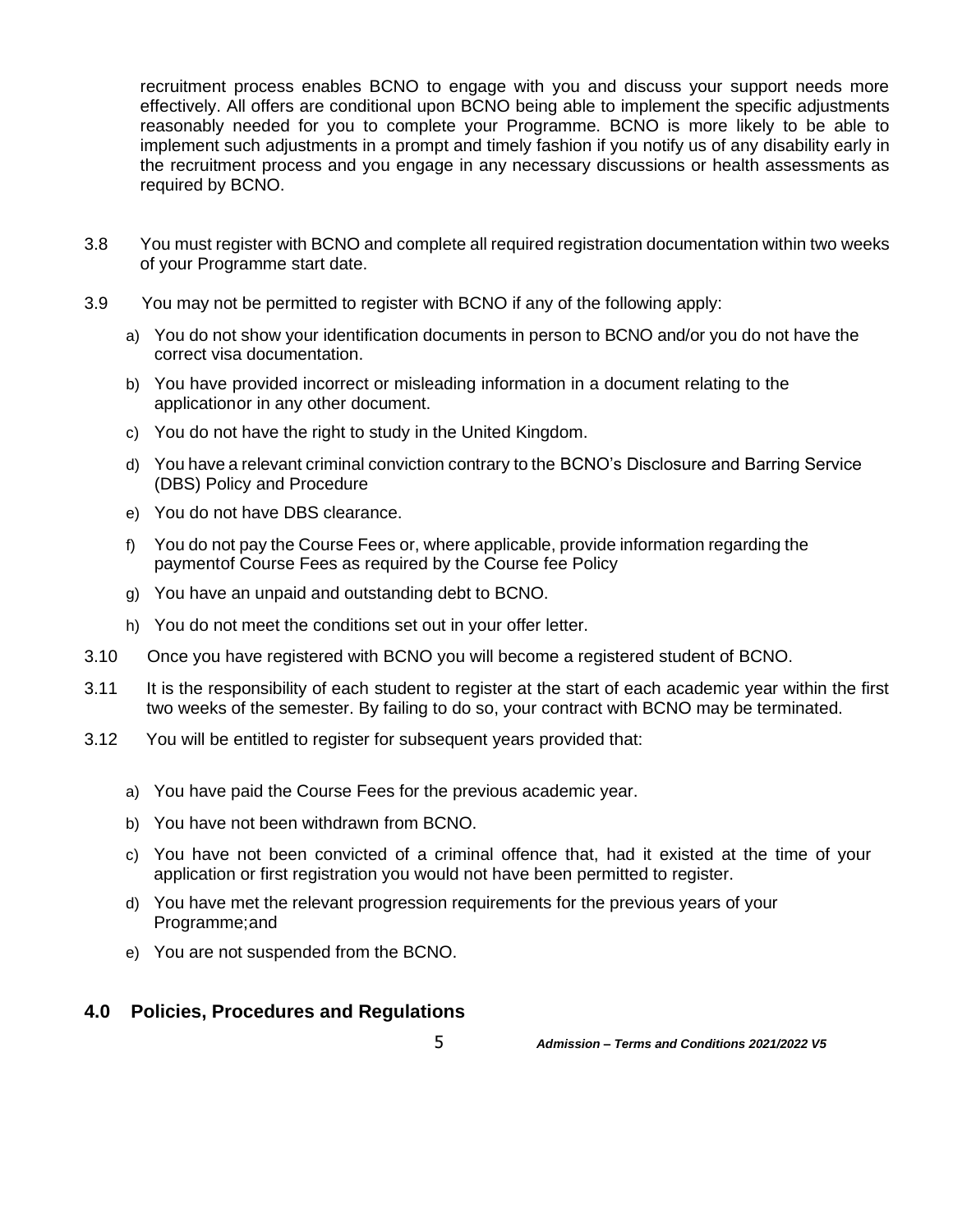- 4.1 You agree that you will observe the BCNO 's regulations, policies, and procedures and those of the validating body, the university of Plymouth.
- 4.2 BCNO 's regulations, policies and procedures contain important information about the expectationsthat BCNO has of you as a student and the relevant procedures and processes to be followed. These include but are not limited to the standards of behaviour expected (including how BCNO deals with academic misconduct), engagement with your studies, your attendance, what happens if you are unwell and how your studies may be suspended. They also set out what you need to do to progress to the next part of your Programme and to graduate and how your programme and examinations (including assignments) will be assessed. Our regulations, policies and procedures set out how you can raise complaints and concerns to BCNO, including how to challenge examination results.
- 4.3 Key provisions of the regulations, policies, and procedures of which you should be aware include:
	- a) BCNO 's expectations as regards student attendance, academic due diligence, and academic progress. Failure to meet these expectations may mean that you are not permitted to progress with your Programme. For further details please see:
		- i. Our Student Attendance Policy
		- ii. Your Programme Information
		- iii. Academic Regulations of the University of Plymouth
	- b) The BCNO 's rules regarding academic misconduct, including plagiarism. Breach of these rules may result in a disciplinary process and the imposition of academic penalties and/or expulsion.
	- c) BCNO 's code of conduct and disciplinary procedure, which sets out our expectations of student behaviour. Breach of the code could result in a disciplinary process which might result inexpulsion from the BCNO. For further details please see our: Disciplinary Policy and Procedures.
	- d) BCNO 's rules governing fitness to practise and professional standards of behaviour. A failure to meet these requirements may call into question your fitness to practice and result in a disciplinary process and the imposition of sanctions, including expulsion. For further details please see our: Fitness to Practice Policy
- 4.4 BCNO reserves the right to make reasonable changes to its regulations, policies and procedures. Such changes include but are not limited to:
	- a) Ensuring that our regulations, policies, and procedures are fit for purpose.
	- b) Responding to changes in legislation or regulatory requirements.
	- c) Incorporating sector guidance or good practice.
	- d) Incorporating student feedback.
	- e) Aiding clarity or consistency of approach.
- 4.5 You will be consulted and informed about any such changes which will normally come into effect at the start of a subsequent academic year unless BCNO reasonably believes that it is in the interests of students to introduce them part-way through the year or where this is required by law or other exceptional circumstances.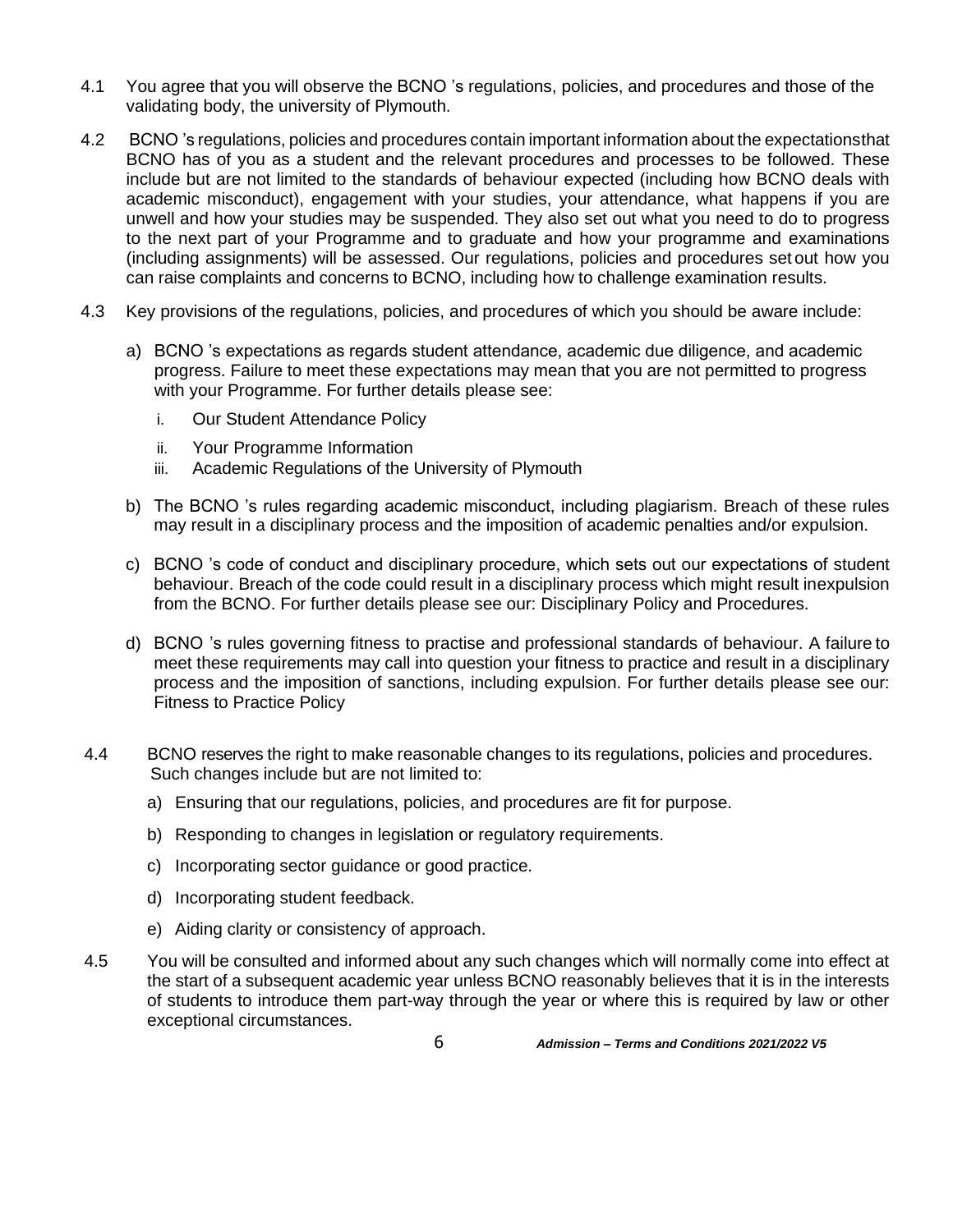## **5.0 Fees and Additional Costs**

- 5.1 BCNO charges course fees for its programmes of study ("the Course Fees"). The amount of your Course Fee will be confirmed following assessment of your fee status as appropriate.
- 5.2 You agree to comply with the BCNO 's Course Fee Policy and to ensure that your Course Fees are paid in accordance with it.
- 5.3 If you do not pay the Course Fees in accordance with the Course Fee Policy BCNO reserves the right to apply sanctions as set out in the Course Fee Policy, including withdrawal of access to services, refusing to allow you to re-register for subsequent years, withholding your results or not permitting you to graduate.
- 5.4 There may be additional costs relating to your Programme ("Additional Costs") which you agree to pay to BCNO or to a relevant third party. These may include but are not limited to DBS checks, clinical equipment, travel to external clinics, field trips, museum visits, compulsory texts, materials, specialist clothing and printing costs. Additional costs for your Programme are published on our website.
- 5.5 Whilst BCNO makes reasonable efforts to ensure information regarding Additional Costs is correct, from time to time further or different Additional Costs may be identified in order to maximise the educational opportunities for its students. BCNO shall consult with you and inform you of any changes to additional course costs at the earliest opportunity.

## **6.0 Right of Cancellation and Refund**

- 6.1 The contract between you and BCNO will be deemed to be in effect from the date on which you sign your enrolment form on the first day of the programme. If you no longer want to take part in the programme, you have the right to cancel this agreement within 14 days without giving any reason (even if you change your mind), although BCNO may ask why you decided to terminate the agreement for future planning purposes.
- 6.2 If you wish to exercise your statutory right to cancel, you must inform BCNO Admissions, of your decision to cancel the Contract by a clear statement (e.g., a letter sent by post or email), which includes your name, address, and the programme offered to you.
- 6.3 If you cancel your Contract in accordance with Clause 4 (Policies, Procedures and Regulations), BCNO will reimburse the full tuition fees received from you. BCNO will make the reimbursement without undue delay, and not later than 14 days after the day on which we are informed about your decision to cancel this contract. Reimbursement will be made using the same means of payment as you used for the initial transaction, unless we have expressly agreed otherwise with you; in any event, you will not incur any fees as a result of the reimbursement.
- 6.4 If your cancellation period expires after enrolling (including after the cancellation period expires), you may cancel your contract and withdraw from your programme. you must contact BCNO Admission if you wish to withdraw from your programme following the cancellation period (including after enrollment).
- 6.5 Students sponsored by UKVI would not be eligible to receive any refund of deposit after CAS and unconditional letter has been issued.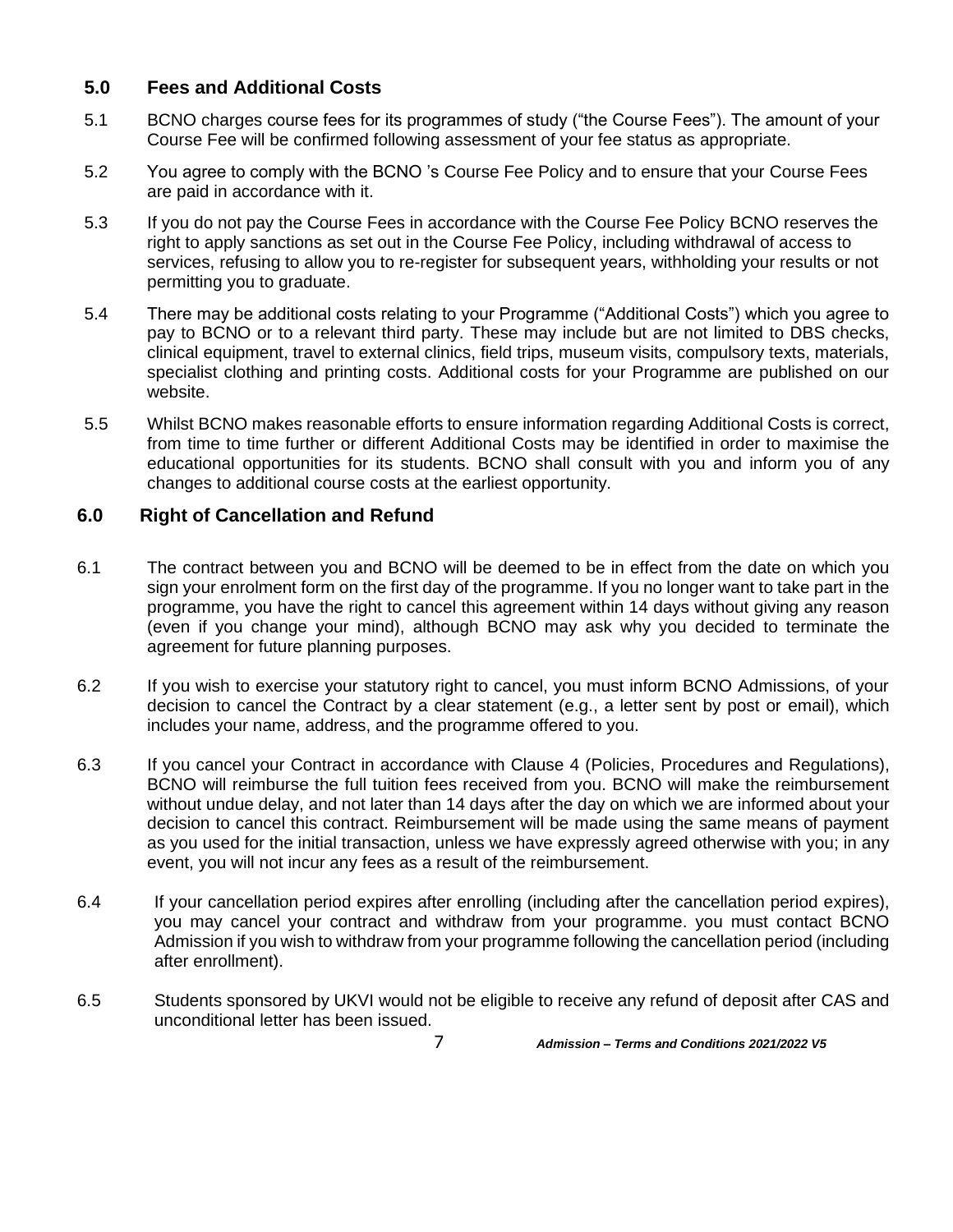# **7.0 Our Obligation to You**

- 7.1 BCNO will make every reasonable effort to provide you with appropriate access to a number of academic and other resources, including:
	- a) The library and suitable learning resources, including online learning resources.
	- b) IT infrastructure, including a BCNO email account and printing facilities.
	- c) Pastoral and learning support.
	- d) Advice about life beyond BCNO (i.e., careers, employability and placement advice and support).
- 7.2 BCNO will have in place appropriate regulations and policies and procedures to govern your Programme and your time as a student of BCNO , which it will make available to you and operate fairly and reasonably.

# **8.0 Your Obligation to us**

- 8.1 You understand that following registration you are a student member of BCNO community and agree that as such you will behave respectfully to all other members of our community including external stakeholders.
- 8.2 You agree that you will participate reasonably to BCNO procedures, including those contained within our regulations and policies, and if a sanction is awarded against you, including but not limited to a fine, you will comply with it.
- 8.3 You agree that you will be responsible for your learning and will pursue your studies conscientiously, making use of the resources and opportunities made available to you.
- 8.4 You agree that you will attend lectures, seminars and tutorials, clinic sessions (as appropriate), submit assignments and undertake examinations unless agreed otherwise with BCNO because of extenuating circumstances
- 8.5 You will use your BCNO email account or the relevant BCNO virtual learning environment for all communications with BCNO.
- 8.6 You understand that BCNO will use your BCNO email account to formally communicate with you following registration (unless the BCNO agrees otherwise). As such it is BCNO 's expectation that you will check your BCNO email account daily.
- 8.7 You will take reasonable care of the health and safety of yourself and others within the BCNO community and will co-operate with BCNO in fulfilling its obligations regarding health and safety.
- 8.8 You will not intentionally or recklessly misuse or interfere with equipment or facilities provided to you by BCNO.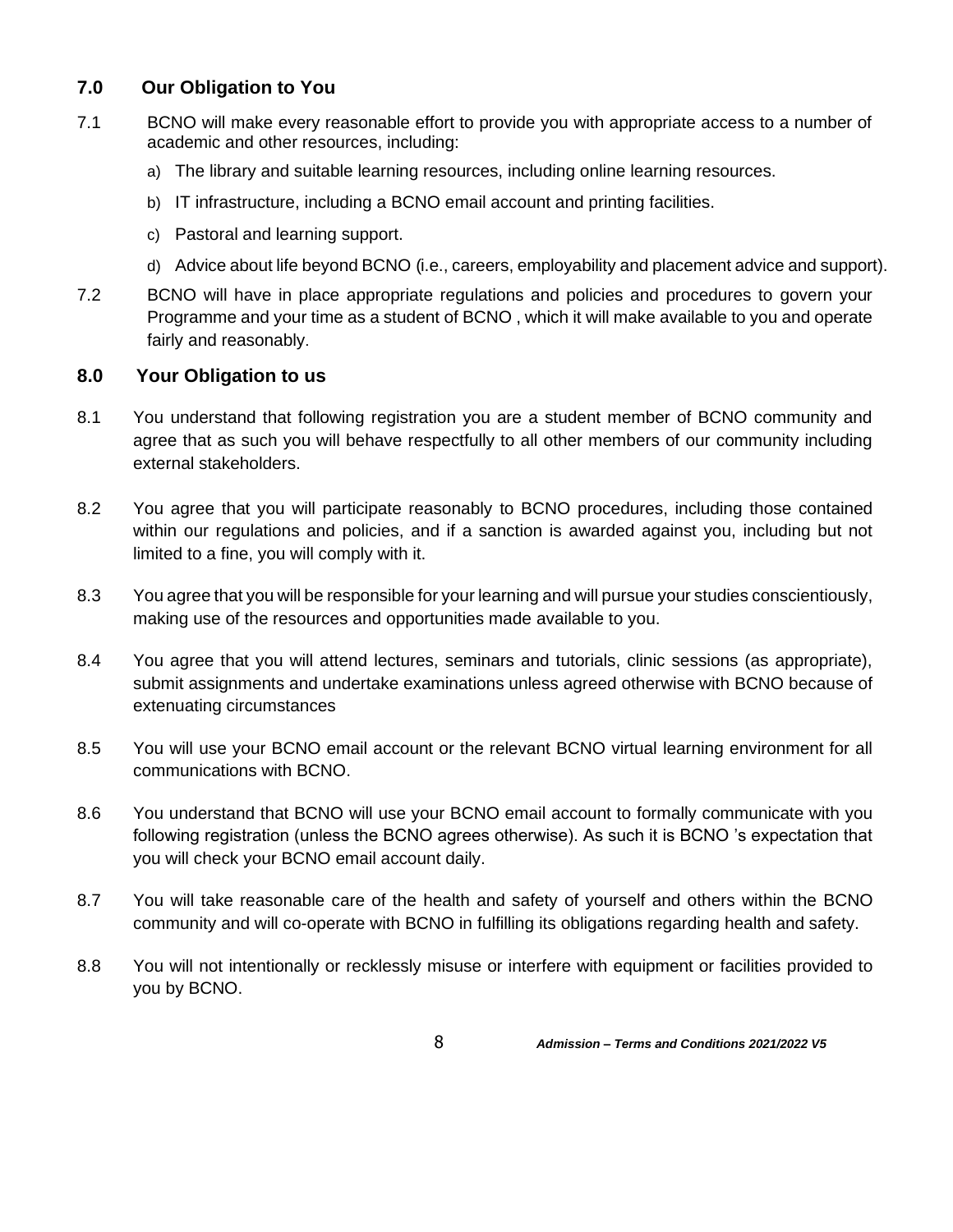- 8.9 You agree that you will disclose details of any criminal conviction received during your time at BCNO that, had it existed at the time of your application or first registration, would have meant you were not permitted to register with BCNO.
- 8.10 You agree that you will keep the contact information provided to BCNO up to date and inform BCNO promptly of any changes to this.
- 8.11 You will also, where applicable, inform BCNO immediately of any changes to your immigration status.
- 8.12 You agree that you will provide BCNO with feedback about your course and student experience when required.

## **9.0 Appeals and Complaints**

- 9.1 If you wish to complain about the service you receive from BCNO, you should refer to the Student Complaints Procedure and follow the procedures described. This procedure has been produced to help BCNO resolve any complaints you may have as promptly, fairly and amicably as possible.
- 9.2 If, having followed the Complaints Procedure to completion, you remain dissatisfied and, if you are an enrolled student, you have the right to make a complaint to the Office of the Independent Adjudicator for Higher Education which can be found at: [www.oiahe.org.uk.](http://www.oiahe.org.uk/)
- 9.3 If you wish to appeal a decision that you receive from BCNO, you should refer to the Admission Policy and follow the procedures described. This policy similarly looks to deal with all appeals in a prompt and fair manner.

#### **10.0 Termination of your Student Registration**

- 10.1 Your rights and obligations under the Contract will end automatically, subject to your rights of appeal and your obligation to pay fees, if your studies with the BCNO are terminated because:
	- i. A request from BCNO for additional information in support of an application/enrolment remains unanswered within the period stipulated by BCNO;
	- ii. You have failed to enrol with BCNO and/or pay outstanding fees in accordance with the BCNO's Admission Policy;
	- iii. BCNO has reason to believe that you are not fully engaged with your studies, or that you may have left the programme without following published Withdrawal Procedures;
	- iv. Action has been taken against you to withdraw you from your Programme in accordance with BCNO's Student Disciplinary Policy and /or Fitness to Study/Practice; or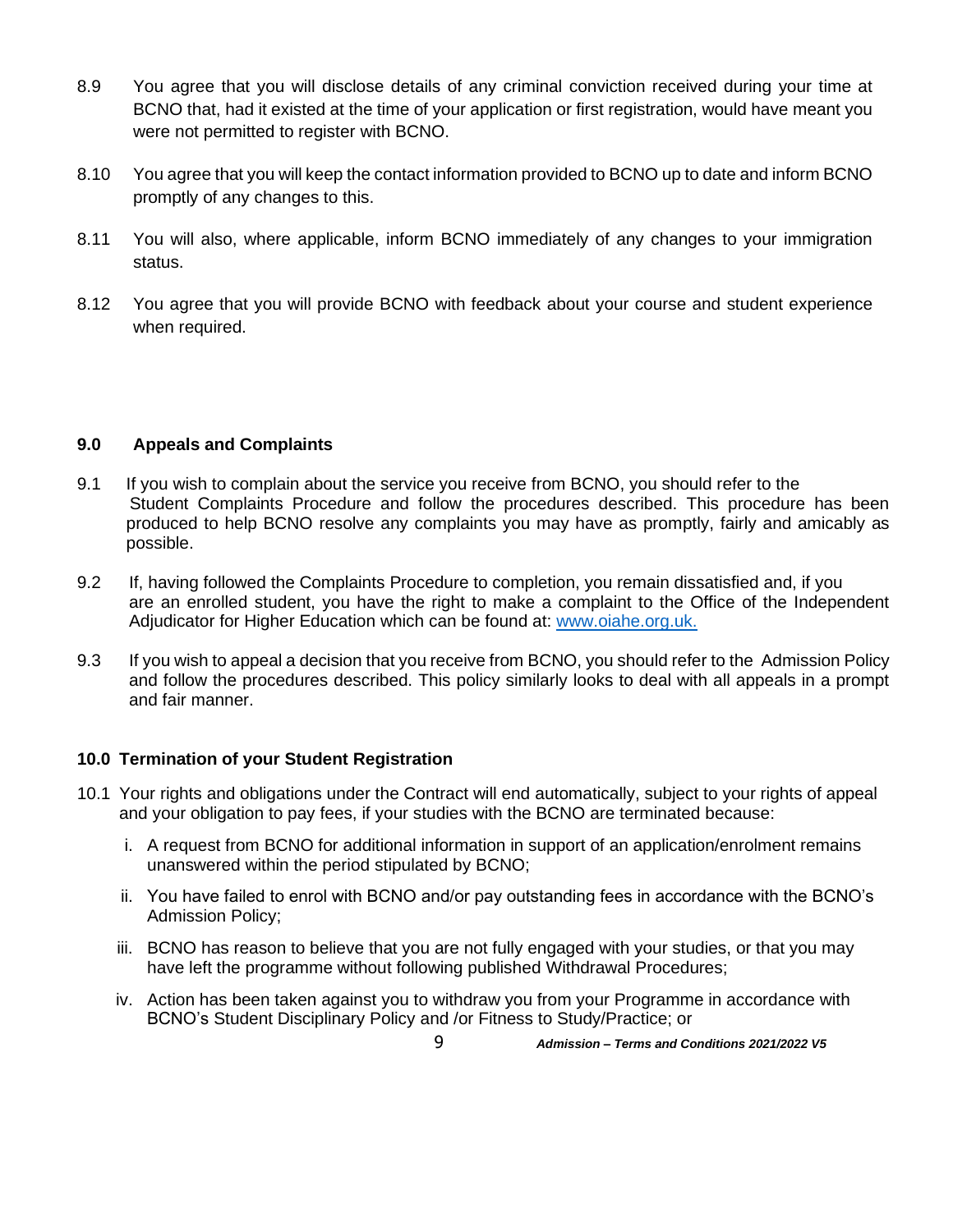- v. Action has been taken against you to withdraw you from your Programme following the decision of a Board of Examiners, for example; course termination due to amount of failed assessment.
- 10.2 In addition, BCNO may end the Contract by written notice to you in the following circumstances:
	- i. If, between accepting an offer and starting your programme, there is a change in your circumstances which, in the reasonable opinion of BCNO, makes it inappropriate for you to study on your programme;
	- ii. If BCNO becomes aware of information about you which it did not know before (for example, unspent criminal convictions) which, in the reasonable opinion of BCNO, makes it inappropriate for you to study on your programme; or
	- iii. If, in the reasonable opinion of BCNO, you have failed to provide BCNO with all relevant information, or have supplied false or misleading information, relating to your application for your programme.

10.3 If at any time the Contract terminates:

- i. You shall not be entitled to enrol on your programme (if, at the date of termination, you have not already enrolled);
- ii. You shall be required to stop studying on your programme and to leave BCNO immediately (if, at the date of termination, you have enrolled);
- iii. You must return your Student Identification Card issued to you on enrolment, together with all property owned by BCNO;
- iv. You must pay all outstanding fees, charges and debts immediately; and
- v. Your rights and obligations under the Contract will end automatically, subject to your rights of appeal and your obligation to pay fees.

## **11.0 Changes to your Student Registration**

- 11.1 If you wish to request a change to your student registration status you must contact the BCNO as follows and, following discussion with you, it will confirm whether the change is possible.
	- a) To transfer to a different Programme, refer to the Student Transfer Policy and contact your Course Leader.
	- b) To defer your first registration, contact the Admissions Team (admissions@eso.ac.uk or admissions [@bcom.ac.uk\)](mailto:admissions@eso.ac.uk%20or%20admissions%20@bcom.ac.uk). .
	- c) To suspend your studies, refer to the Suspension of Studies and Withdrawal Policy and contact the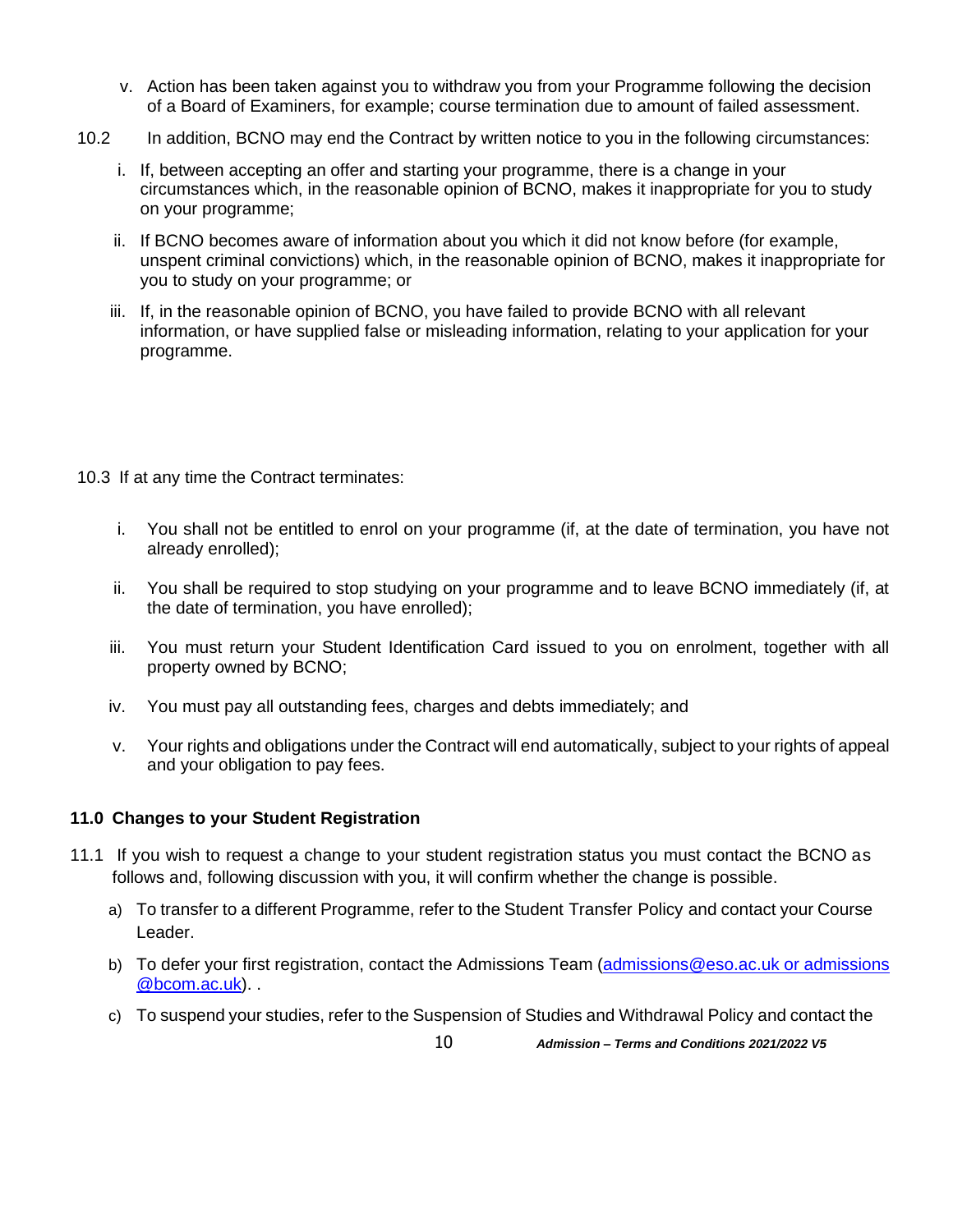Registry Department.

- d) To change from full time to part time study or from part time study to full time study, refer to the Course Transfer Policy and contact the Registry Department or your Programme Leader (or equivalents).
- 11.2 No changes requested by you will be binding on you or BCNO unless they are agreed in writing by

BCNO.

## **12.0 Suspension of your Study**

- 12.1 BCNO may suspend your registration in accordance with our regulations, policies and procedures.
- 12.2 Suspension by BCNO will normally be:
	- a) To enable an investigation to be carried out into allegations of misconduct, where the allegationis such that in the reasonable opinion of BCNO, you cannot attend BCNO whilst the investigation is carried out.
	- b) A sanction following the procedures set out in our regulations and policies.
	- c) Because in the reasonable opinion of BCNO, it will be detrimental to the health, safety or welfare of you or others for you to attend BCNO in accordance with section 11.

You have the right to appeal against a suspension in accordance with our regulations, policies and procedures

## **13.0 Changes to your programme**

- 13.1 BCNO may make changes to your Programme or its other obligations to you either before or after you have registered with the BCNO. BCNO will aim to keep the changes to the minimum necessary to achieve the required quality of experience. You shall be consulted on any changes to your Programme and the changes will be communicated to you in writing as far in advance of any change as reasonably possible. BCNO will take all reasonable steps to mitigate any negative impact on you as a result of the changes.
- 13.2 Reasons for making changes to your Programme include, but are not limited to:
- 13.3 If you have deferred entry, suspended your studies you should note that the BCNO may make changes to your Programme which will apply on your return.
- 13.4 As set out in Paragraph 2.3, BCNO makes no guarantee that elective or optional units detailed in the prospectus or in your Programme Handbook will be available.
- 13.5 If you do not agree to BCNO making a change to your Programme, you may raise a complaint in accordance with Section 8. You may also decide to withdraw from your Programme, in which case you must follow the Suspension of Studies & Withdrawal Policy as described in Section 8. If required, you will be offered reasonable support to help you transfer for another provider.
- 13.6 In exceptional circumstances BCNO may discontinue a Programme or may decide not to run a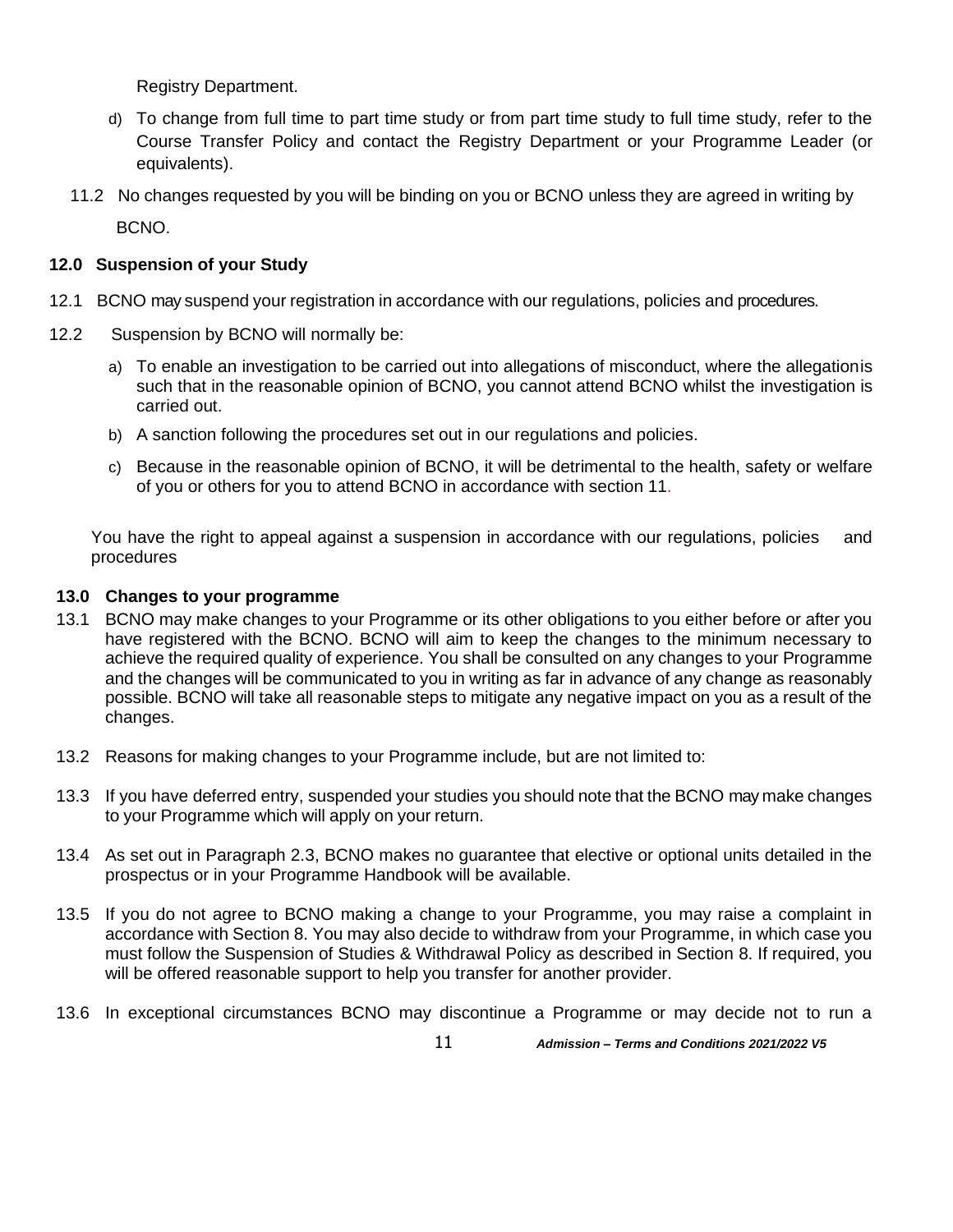Programme in a particular academic year where the numbers recruited to it are so low that it is not possible to deliver an appropriate quality of education. In those circumstances BCNO will use its reasonable endeavours to assist you to transfer to an appropriate alternative programme or to another provider in line with our Student Protection Plan.

## **14.0 Liability**

- 14.1 Nothing in these terms and conditions will limit or exclude BCNO's liability for death or personal injury arising from our own negligence, or for fraud or fraudulent misrepresentation.
- 14.2 Whilst BCNO takes all reasonable care to ensure the safety and security of its students whilst on ESO and BCOM campus, BCNO does not accept responsibility, and expressly excludes liability for damage caused to students' property or intellectual property, other than through the negligence of BCNO, its staff or agents. You are advised to insure your property against theft and other risks.
- 14.3 BCNO shall not be held responsible for any injury to you (financial or otherwise), or for any damage to your property, caused by another student, or by any person who is not an employee or authorised representative of BCNO.
- 14.4 Otherwise, our liability to you with respect to the provision of your programme, the cancellation, postponement, or amendment or the programme, any negligence, any breach of these terms and conditions, or arising in any other way out of the subject matter of these terms and conditions, is limited to 3 times the total amount of tuition fees paid by you.
- 14.5 BCNO shall not be liable to you arising from matters outside our control or if BCNO is prevented from delivering its services to you as a result of matters outside its control. This includes but is not limited to: strikes, other industrial action, staff illness, severe weather, fire, civil commotion, riot, invasion, terrorist attack or threat of terrorist attack, war (whether declared or not), natural disaster, restrictions imposed by government or public authorities, epidemic or pandemic disease, or failure of public utilities or transport systems. However, reasonable steps will be taken to minimise the disruption to those services.

## **15.0 Data Protection**

- 15.1BCNO holds information about all applicants to BCNO and we use the information provided by applicants and/or students for the reasons set out in the BCNO's Data Protection Policy and Student Privacy Policy
- **15.2** BCNO will only process your personal data in accordance with the BCNO's [Data Protection Policy a](http://bucks.ac.uk/about_us/how_we_are_structured/Governance/Regulations/)nd otherwise as permitted by the European General Data Protection Regulation (GDPR). The same restrictions govern equivalent data processing by both ESO and BCOM.
- **15.3**By submitting your application form and/or accepting your Offer, you consent to the use of your personal data in accordance with this Clause 12. You should refer to the BCNO's [Data Protection Policies](http://bucks.ac.uk/about_us/how_we_are_structured/Governance/Regulations/) for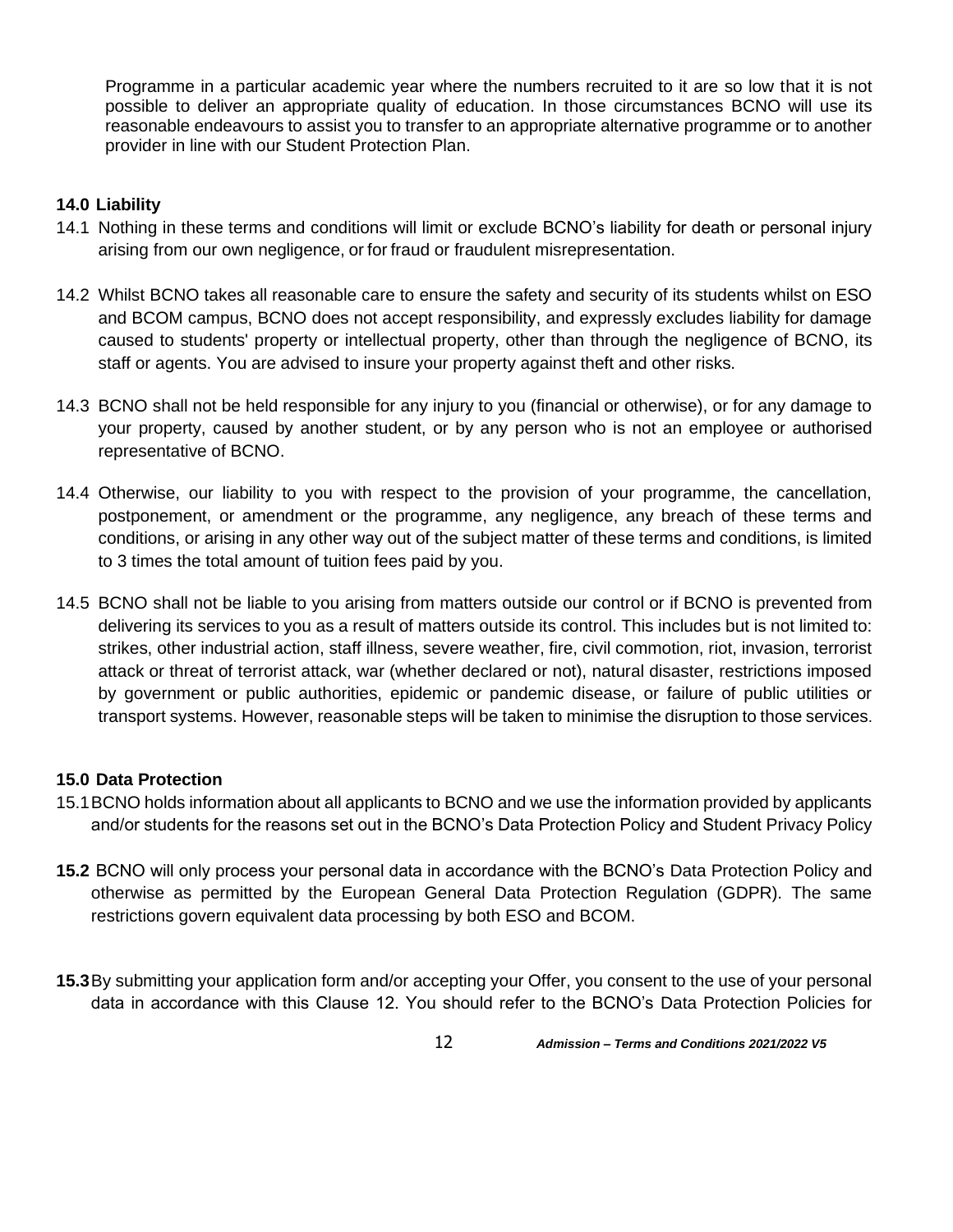more information which is accessible on the website.

**15.4**Students who are involved in dealing with other peoples' personal data (for example in some research projects, or in the course of a work placement) must ensure that they abide by the requirements of data protection law (which contains requirements about security of personal data, and how such data is used and shared. They should refer to relevant policies and seek guidance from their tutor or supervisor where appropriate.

## **16.0 Immigration**

- 16.1 BCNO is under a legal obligation to ensure that all students comply with relevant visa or immigration requirements, and it may report any non-compliance to the Home Office, UK Visas and Immigration or any statutory body that replaces it.
- 16.2 Students applying under the Points Based System will need to obtain a Confirmation of Acceptance for Studies (CAS) from BCNO. As a sponsor, BCNO has policies and procedures for verifying compliance with immigration obligations
- 16.3 BCNO may request information and documents from you to ensure that you are complying with any visa or immigration requirements. You must comply with such requests within a reasonable time (or any specific timeframe stipulated by BCNO). If you do not meet any visa or immigration requirements, or if you fail to provide the necessary information within a reasonable time, BCNO may elect to terminate your registration (whether immediately or otherwise) and withdraw you from your Programme.
- 16.4 If you are a student studying on a student visa, you must familiarise yourself and comply with your specific attendance monitoring requirements as well as any other requirements specified in your visa. If you do not comply with the BCNO 's attendance, monitoring and other requirements for students studying on a student visa, with the conditions of your student or any other visa, or with the United Kingdom's immigration rules, BCNO may withdraw you from your Programme and report you to the Home Office, UK Visas and Immigration or any statutory body that replaces it.

## **17.0 Intellectual Property**

- 17.1 If undergraduate or postgraduate students (whether research or taught) generate IP during their studies or research at BCNO, the student will typically be the first owner. BCNO can, however, take ownership of some intellectual property in some circumstances.
- 17.2 `For example, if a student generates a piece of IP, and:
	- I. Under a contract with a third party that requires ownership by the institution (e.g., a studentship funded by BCNO); and/or
	- II. If the IP is generated with the involvement of BCNO's employees, or if the IP is built upon IP that BCNO's employees have previously developed.
- 17.3 As part of 17.2 (I) and/or (II), the student must assign their IP to BCNO, so that BCNO becomes the owner of the IP. All students will be automatically regarded as having accepted this requirement to